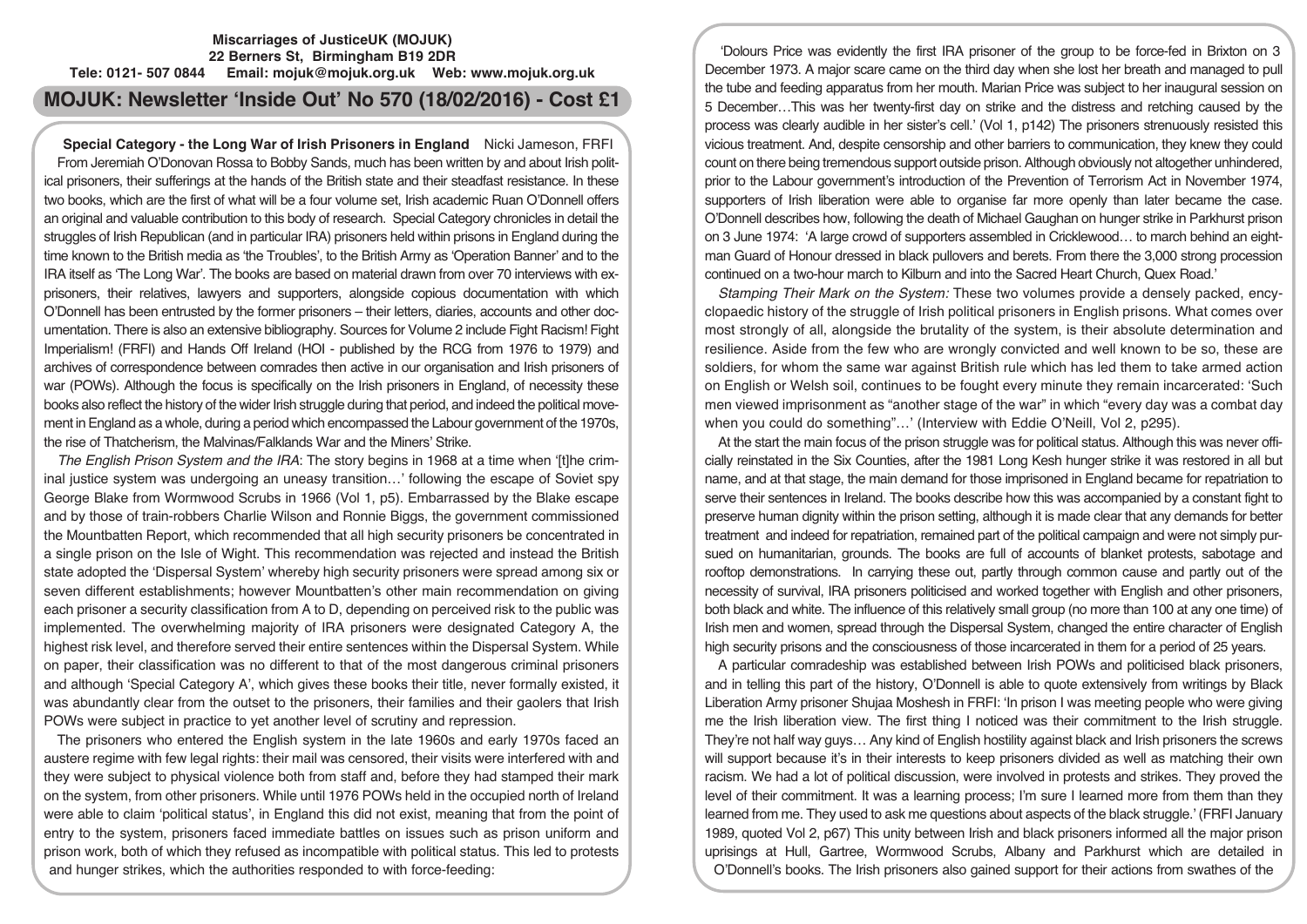English 'gangster' prison population who, whatever their pre-prison views on the Irish conflict, gave the IRA men respect for their dedication – and of course were forced to recognise that if they did not work with the POWs they would have to face the consequences.

*Solidarity:* These books are refreshingly partisan about the major conflict being described, ie firmly on the side of the Irish liberation fighters and completely against the role played by their British imperialist captors. There is no pretence at any 'lack of bias' on that score. Having established this as a given throughout the account, the books then take, insofar as possible, an even-handed approach to any disputes and differences which occurred within the movement itself, either inside or outside of prison. All those who are seen to have contributed to solidarity with the prisoners, be it the Prisoners Aid Committee, the Troops Out Movement, the nun Sister Sarah Clarke, the Young Liberals or the Irish Freedom Movement - which was set up at a similar time to the Irish Solidarity Movement in which the RCG played a pivotal role - are given their due. There is no sectarianism here and condemnation is reserved for those who truly merit it – vicious politicians such as Labour Secretary of State for Northern Ireland Roy Mason (Vol 1, pp402-3), and Britain's then biggest 'left' organisation, the Communist Party of Great Britain, which had a disgraceful stance in relation to the struggle in Ireland: 'the CPGB refused to be drawn into a declaration of solidarity. [It] remained wedded to a de facto policy of following the lead of communist affiliates in the North of Ireland, a body with disproportionate input from persons drawn from the Unionist, as well as sectarian Loyalist community. This produced a glaring paradox whereby the CPGB voiced support for international leftist revolutionary organisations in Continental Europe, Africa and Asia, while condemning the closest equivalent within the UK and Ireland.' (Vol 2, p27)

Working Class Unity: Although completely absent from the narrative of Volume 1, the RCG is cited frequently throughout Volume 2, and clearly shown to have played a central role in prisoner solidarity, both through our dedicated organising of events such as demonstrations outside prisons, the Home Office etc, and because of our comrades' consistent political correspondence and dialogue with the prisoners, which allowed FRFI and HOI to be the first to publicise many of the attacks on prisoners or acts of resistance by them. Volume 2 of Special Category covers in some detail the setting up of the Irish Solidarity Movement under the heading 'A new Broad Front': 'On 13 April 1983 IRA prisoners in Albany endorsed a complicated process of realignment taking place within Britain's numerous pro-Republican groupings. The impetus derived from the 20 November 1982 conference… organised by the North London Irish Solidarity Committee. The stated aim, as outlined by David Yaffe (aka Reed) of the Revolutionary Communist Group, was the formation of a national Irish Solidarity Movement by means of achieving a "real unity – based on the common interests of the Irish people and the British working class in the defeat of British imperialism."… Alastair Logan, Helen O'Brien and Michael Holden provided information and analysis on the prisoner dimension…and ensured an Irish republican input from the outset.' (Vol 2, p286) O'Donnell goes on to describe in detail the setting up of the Irish Solidarity Movement (ISM), the forces it drew in and the inspiring events it organised, up to 1984, when the very same weekend that the IRA spectacularly bombed the Tory Party conference hotel in Brighton, recently freed POW John McCluskey shook the hand of striking Kent miners' leader Malcolm Pitt on the platform at an ISM rally in London (p385). Volume 2 ends in 1985 at the point when Sinn Fein has begun to operate as an electoral party and looks forward to the 'end game' of the 1998 Good Friday Agreement (p393). These books have already sold well and been widely praised. They will clearly go on to become one of the definitive accounts of this aspect and period of the struggle for Irish freedom.

**'Catch me if you Can' Crook Back in the Can**

A dopey drug dealer fugitive who taunted police on social media challenging them to "catch me if you can" is back behind bars after officers did just that. Steven Johnson, 40, from Prescot, Merseyside, had been wanted since January 2014 after breaching the conditions of his licence. It is believed that while he was wanted by police, Johnson - who had been sentenced to six years and 11 months for the original offence of possession with intent to supply Class A drugs - was in Spain. During his time on the run posted various photos online showing him posing obnoxiously in front of high powered luxury cars and boasting about yachts and massages. In one message online, he wrote: "You will never find me! Hahaha." But he got his comeuppance when officers did indeed find and arrest him. Sergeant Mark Worrall, from Merseyside Police, said: "The arrest of Johnson shows that we never give up. "Johnson has been wanted on recall to prison for two years and he had been living the high life abroad - but that has been cut short and he's now back behind bars."

**Detainees: Death – (Dying for Justice IRR Report)** House of Commons: Written Answers [25463] Dominic Raab: Every death in custody is a tragedy. Each one is investigated independently by the PPO or the IPC, and is the subject of a coroner's inquest. Every effort is made to learn lessons from these investigations, and the prevention of further deaths is a priority for police, prisons and immigration detention services. The very small number of cases in which criminal offences are believed to have been committed are referred for further investigation by the police and/or to the Crown Prosecution Service, and where appropriate charges are brought. The final outcome in such cases is a matter for the courts. The Dying for Justice report by the Institute of Race Relations, published in March 2015, highlighted the particular issue of deaths of Black and Minority Ethnic people in custody The Government is not intending to issue a response to the report though has considered its findings. The report acknowledges some of the improvements that have been made during that period. It also reminds us of the enduring nature of many of the issues related to deaths in custody, particularly that the families of the deceased and others in the Black and Minority Ethnic community continue to lack confidence that appropriate action is being taken in response to such deaths. The Government is working to address this, for example through more effective liaison with families, as well as improvements to restraint techniques and training. The Prime Minister has asked David Lammy MP to lead a review of the Criminal Justice System in England and Wales to investigate evidence of possible bias against black defendants and other ethnic minorities. With significant overrepresentation of Black, Asian and Minority Ethnic (BAME) individuals in the criminal justice system, the review will consider their treatment and outcomes to identify and help tackle potential bias or prejudice.

### **Prison Keeps us Isolated. but Sometimes, Sisterhood Can Bring us Together**

Chelsea E Manning, Opinion, Guardian: Prisons function by isolating those of us who are incarcerated from any means of support other than those charged with keeping us imprisoned: first, they physically isolate us from the outside world and those in it who love us; then they work to divide prisoners from one another by inculcating our distrust in one another. The insecurity that comes from being behind bars with, at best, imperfect oversight makes us all feel responsible only for ourselves. We end up either docile, apathetic and unwilling to engage with each other, or hostile, angry, violent and resentful. When we don't play by the written or unwritten rules – or, sometimes, because we do – we become targets. It's easy enough to make us go away; it's easy enough to make us "someone else's problem".

The unique problem for transgender women in prison is that our health and welfare are also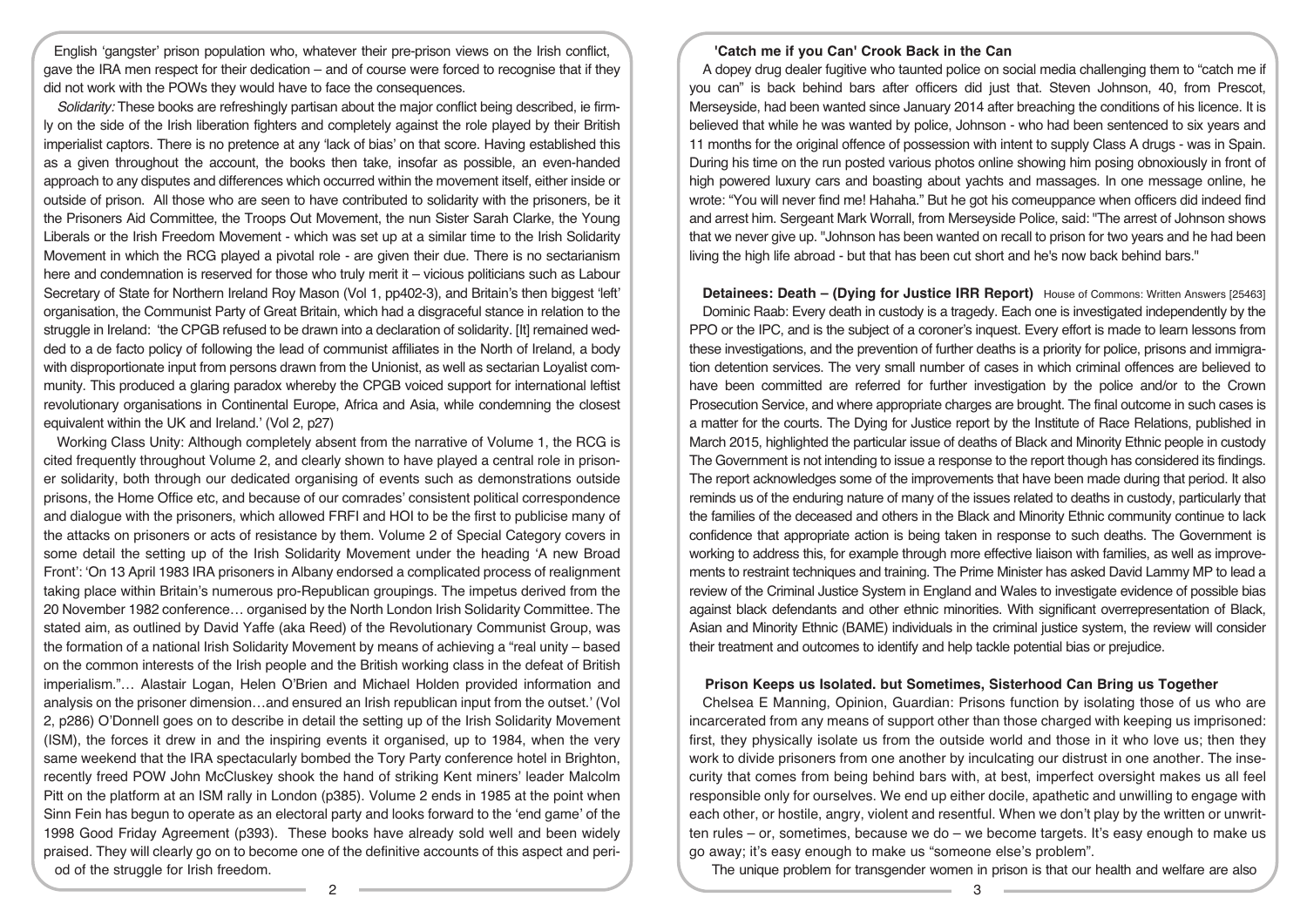the responsibility of those charged with overseeing us. We live in an environment in which the same staff given the job of keeping us in prison for lengthy periods of time and occasionally "teaching us a lesson" are the same ones given the job of ensuring our transitions, when we're allowed to transition at all. The first job always takes precedent over the other, seemingly more annoying one. The day I first arrived at the United States Disciplinary Barracks in Leavenworth, Kansas on 22 August 2013, I announced my status as a trans woman intent on transitioning as soon as possible. At the time, the idea of a trans woman in a US military prison was considered unprecedented and even outlandish to the military brass and the outside world. However, when I arrived at the prison – and for nearly a year afterward – I was not the only trans woman at the facility, nor was I the first one to make such requests for treatment.

In 2009, another trans woman (who I'll call Alice) had arrived at the same prison. She was not the first openly trans woman to arrive at the prison either, but she was the first woman to have documented a request for hormones and other treatments. Unsurprisingly, her requests were ignored and even mocked by the very same staff members who today oversee the decisions about the conditions of my transition. Though Alice had multiple diagnoses of "gender identity disorder" – which was changed to gender dysphoria in the fifth edition of the Diagnostic and Statistical Manual of Mental Disorders (DSM-5) – the medical and mental health providers at the prison acknowledged and denied her request. They told her what they told me four years later: the Army and the US Disciplinary Barracks do not provide hormone treatments or other gender-confirming healthcare.

Without any financial resources, personal support inside or outside, any knowledge of the legal complexities of making such a complaint and "exhausting" all administrative hurdles before doing so, any access to lawyers with knowledge of trans issues in prisons, or even knowledge that such resources existed, Alice stopped trying to get the medical treatment she deserved. That was, of course, until I made my announcement: after seeing an outpouring of support for me and my request, Alice restarted her battle. After spending about 40 days in a "reception" status in a self-contained portion of the prison, I finally met Alice in October 2013. She hurriedly and excitedly approached me in the prison dining area and described at machine-gun speed her own battle to receive healthcare, and how her enthusiasm to continue was re-ignited by my own efforts.

Alice told me the rest of her story, about her diagnosis and about how she had been ignored for all these years. I felt sick hearing her speak about being forced to live so many years without medical care; I tried to keep the tears, the concern, the anxiety, and the anger from boiling out of me. I told Alice that I would do everything that I could to help her out. She smiled, and then she frowned and said "I don't want a lot of attention." I told her that I understood, but that I could help not by shining a media spotlight on her, but by showing her how to make another formal request, how to appeal the expected denial – an arcane and required bureaucratic process that many prisoners don't understand – and how to petition for a change of name. I didn't tell her then, but Alice was one of the few trans women with whom I had actually interacted with for more than a few fleeting moments. And then, even though we were housed in different parts of the prison, she instantly became my closest friend and confidante.

Over the next six months, we bonded more and more. As promised, we started Alice's paperwork and, by the beginning of 2014, she finally started seeing a psychologist in the prison regularly. She then began the same evaluation process that I had gone through earlier in late 2013. Because she was without any money or meaningful way of earning it, I also showed her how she could file for recognition of her indigence before a state court as part of her name change petition. Though Alice had years of frustration and despondency behind her, she was starting to feel better. She became

more outgoing and vocal as a person. Before, she told me, she had just given up and "stayed quiet". From what I saw, though, she was clearly not going to be doing that anymore.

Unfortunately, our friendship and the assistance I gave her created a problem for prison management: instead of only having to deal with one legal challenge over gender-confirming healthcare, the prison and the military had to deal with two. And, to make matters worse for administrators, Alice's documented request dated back over four years earlier. Fearing the possibility of potential liability and providing healthcare for which they had no existing expertise, the military prison sought to transfer me to a civilian prison in April through July 2014. At the same time – unbeknownst to either of us – Alice was considered for a similar transfer.

Still, we moved ahead with our requests and, in July 2014 after exhausting all of my administrative appeals, the American Civil Liberties Union (ACLU) began representing me and submitted a demand letter to the senior prison and military officials. A few weeks later, my best friend and ally at the prison was suddenly approached by prison officials on her way to work one morning. They pulled Alice aside and told her that she was going back to her cell to gather her belongings and "pack out". She was being transferred to a federal prison. I happened to be walking by as a guard led Alice to the same area for people being processed in and out from the prison. She was pushing a large cart filled with what few belongings she had, looking scared but confident. I asked her what was going on and she explained the transfer. I stalled her, trying to say a longer goodbye, but the guard escorting her told her to start moving again. I wanted to hug her, but the best I was allowed was a quick high five, a sad head-nod and a little wave.

In my cell during lunch break, the reality that Alice was gone and that I would probably never see her again sunk in. I broke down and cried behind my closed door for at least an hour: I wanted her to get the treatment that we both need to survive, but I also wanted us to be able to be friends. I often still think about Alice and wonder how she is doing in a civilian prison. The times we spent together make me smile; the thought of seeing her with an uncertain look on her face pushing that big cart makes me sad. While we came from different backgrounds and had different access to resources, we faced the same system. Alice started to become more confident and empowered once she became connected with more support and resources on the outside; that power she found from our friendship and from the hopethat she might finally get the medical treatment she needed made prison administrators nervous, and they took it away from both of us. But even though helping Alice ended up limiting my time with her, I have but a single regret: I wish I'd told her that I love her as a sister. I wish I could tell her that I still do.

**Funeral and Vigil Held for Woman Found Dead in HMP Holloway** Damien Gayle, Guardian Hundreds of protesters held a candlelit vigil Monday 8th February, outside Holloway prison on the day Sarah Reed, the prisoner on remand who died in her cell last month, was buried in a private family ceremony. People braved the 30mph winds outside the jail, trying to keep candles lit as they listened to speakers from a number of rights groups describe what is known of the of Reed's case and the issues behind it. Stephanie Lightfoot-Bennett, of the United Friends and Family Campaign stood with tears her eyes as protesters gathered for the vigil. "We need to come out and we need to make a noise and we need to show support. Everybody says black lives matter; I've always said death has no colour when it comes to the state," she said. Lightfoot-Bennett's twin brother, Leon Patterson, was found dead in a cell in Stockport, Greater Manchester, in 1992. She added: "The state is killing us one by one. There has been 1,518 deaths in police custody and zero convictions since 1990 and that shows you that something is wrong. The CPS is a joke, the IPCC is not fit for purpose.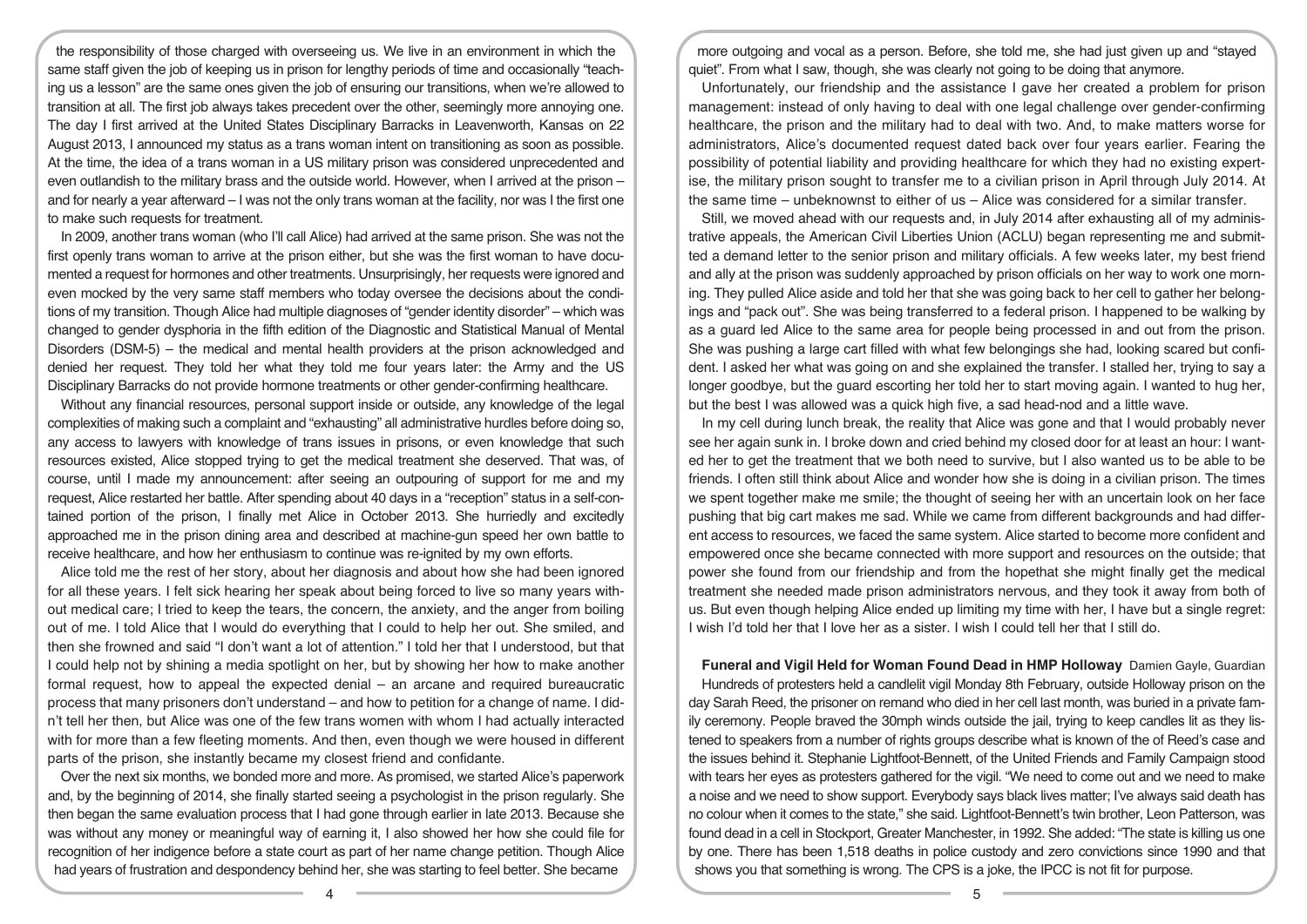# **£10,000 Compensation After Eight Year Battle With Police** *Dave Rudge, Mirror*

A man has finally won compensation eight years after he was attacked by an 'out-of-control' police dog as a schoolboy. Rhys Bennett was aged 12 when he was attacked by an Alsatian which chased him and his friends as they explored a derelict social club in 2007. As he fled the building in Sapcote Park, Leics., the dog dragged Rhys to the ground and sank its teeth into his face and shoulder. Rhys was forced to undergo months of treatment for his wounds and reconstructive surgery. Last month Leicestershire Police agreed to pay him £10,000 - just five days before a compensation claim was due to be heard before a judge at Leicester County Court . The force has consistently refused to apologise to Rhys - who received counselling for anxiety and depression following the "traumatic" attack. Rhys's family initiated a claim for compensation and an apology from Leicestershire Police in 2009. But they were stonewalled and court proceedings were launched in June 2014. In November that year Rhys offered to settle his claim for £10,000 but the offer was rejected. Finally on January 25 the force agreed to an out-of-court settlement.

**Court of Appeal Legal Aid Ruling - 'A Blow For Civil Liberties'** Sasha Barton, Justice Gap Judges in the Court of Appeal dealt a considerable blow to civil liberties in this country with a ruling that will make it more difficult for victims to bring claims against public authorities for false imprisonment, assault and for other serious and significant breaches of their rights. The ruling overturned an earlier decision by the High Court and will effectively prevent those bringing claims against the police and other public bodies for unlawful acts from accessing legal aid funding, unless they can show that the public body intended to act unlawfully or acted dishonestly. Without funding we are likely to see many claims that would have been successful not being brought at all, going against the fundamental constitutional principle that members of the public should be able to hold public authorities to account for fundamental breaches of their rights. The dispute in R (on the application of Sunita Sisangia) v Director of Legal Aid Casework centred on the meaning of the test for public funding for claims against public authorities. The Legal Aid Agency (LAA) refused to fund Miss Sisangia's false imprisonment claim against the Metropolitan Police on the basis that her claim did not meet the new test under the Legal Aid Sentencing and Punishment of Offenders Act 2012 (LASPO). Fortunately for Miss Sisangia, the LAA has since agreed to fund her case which she has now pursued to a successful conclusion. The LAA however, still fought the case on principle to prevent further cases being eligible for funding, presumably in a bid to save legal aid costs.

The test set out in LASPO is that claims against a public authority for assault, battery, false imprisonment and other torts will only be funded where the public authority has abused is position or powers. LASPO states than an act or omission is not an abuse of the authority's position or powers unless it is 'deliberate or dishonest' and results in reasonably foreseeable harm. It was common ground in Ms Sisangia's case that the police had intended to arrest her and the claim was that they did not have grounds to do so. The Legal Aid Agency argued that it was not enough to show that the police deliberately arrested her. She would now have to show in addition that the police arrested her knowing at the time that they did not have the powers to do so. This added an additional, and far higher, hurdle to qualify for funding. The interpretation proposed by the LAA effectively excludes from scope for legal aid funding all claims which do not involve allegations of dishonesty or bad faith on the part of the state. This was contested in a judicial review which was earlier successful at the High Court. However, Lord Justice Elias (the presiding judge, sitting alongside Lord Justice Lewison and Christopher Clarke QC) in the

Court of Appeal disagreed and upheld the LAA's original decision to refuse funding.

The Court of Appeal held that despite LASPO appearing on the face of it to define what an abuse of power is (under a heading labelled 'definitions'), the definition set out did not in fact fully define an abuse of power. Parliament must therefore have intended the courts to determine the meaning of the phrase and for something more than an intentional tort to be necessary before there was an abuse power (not necessarily misfeasance, though it is difficult to see from the Court's reasoning what lesser claims would get over the very high hurdle now set). The Court of Appeal rejected the High Court view that LASPO provided a full definition of an "abuse of power" rather than a statement of minimum criteria. The High Court had accepted that only the arrest must be unlawful, otherwise to obtain funding any false imprisonment claim would have to amount to a claim for misfeasance in public office.

Important constitutional safeguard: This controversial ruling has far-reaching implications for access to justice. The judge's suggestion was that claimants in Miss Sisangia's position could find a solicitor to represent them pro bono, under a CFA or represent themselves as a litigant in person and therefore still had access to redress. This suggestion is fanciful. Other funding changes mean it is no longer possible in practical terms to fund cases under CFAs unless there is a personal injury element, which in cases like this there are not. With the best will in the world specialist lawyers cannot represent people un-funded. These cases involve complex legal arguments and there is no equality of arms if victims do not have legal representation. Whilst Miss Sisangia was able to bring her claim, funded by legal aid, this decision means that if she were trying to bring a claim now, she would have no way of getting legal representation and there would be no way of her challenging the police, other than perhaps by way of exceptional funding, which is extremely difficult to get, and would likely be refused on the basis that parliament had not intended to fund claims such as hers.

This state of affairs is deeply worrying. Being able to hold state authorities to account for unlawful loss of liberty and breaches of other fundamental rights is an important constitutional safeguard. Before LASPO, cases of false imprisonment were routinely funded by legal aid (subject of course to satisfying the means and merits tests) and restricting funding so that it applies only to deliberate unlawfulness and dishonesty cases was never the stated intention of Parliament. A system where people who have been unlawfully detained or otherwise mistreated by the state have no means of redress, is totally unacceptable. We intend to seek permission to appeal.

## **Time Spent On Remand Must be Knocked off any Jail Term Imposed**

1. Since section 240A of the Criminal Justice Act 2003 (introduced by section 21 of the Criminal Justice and Immigration Act 2008) came into force in November 2008, it has been necessary for the sentencing court to specify the number of days that will count towards sentence in consequence of time spent on remand subject to a qualifying curfew.

2. Despite the court's best endeavours, guidance in R Hoggard [2013] EWCA Crim 1024, [2014] 1 Cr App R(S) 42, as to the procedure to be adopted in the Crown Court, and additional guidance in R v Thorsby and Others [2015] EWCA Crim 1, as to the procedure to be adopted in this court, is being ignored. Hence this Special Court has been convened today so as to reaffirm and re-emphasise the relevant principles.

3. So as to ensure that the court has the fullest possible information, any court imposing a curfew with a tagging condition should use the relevant form (the record of electronic monitoring of curfew). The form should be included with the case papers and accompany them wherever the case is sent. At any subsequent sentencing hearing solicitors and/or coun-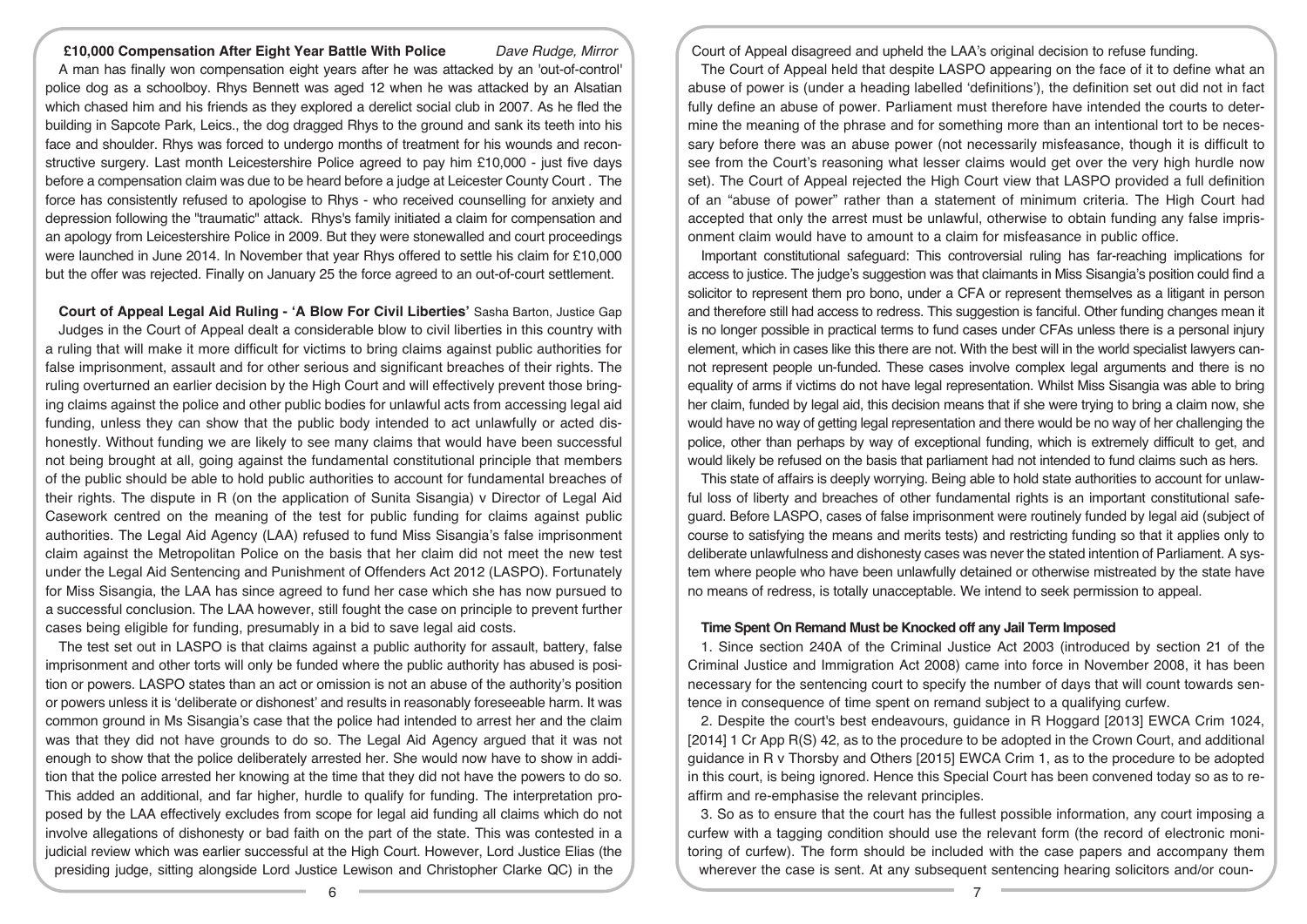sel for the defendant should ask him whether he has been subject to curfew and tagging. If he says that he has, they should ascertain the details. It is also the duty of the Crown Prosecution Service to have in place a system to assist the court. The parties should then be in a position to inform the court of any issue as to time spent on a qualifying curfew.

4. With the necessary information to hand the sentencing court must take the following steps: Step1: Add up the days spent on qualifying curfew including the first, but not the last, if on the last day the defendant was taken into custody. Step 2: Deduct the days on which the defendant was at the same time also (i) being monitored with a tag for compliance with a curfew requirement and/or (ii) on temporary release from custody. Step 3: Deduct the days when the defendant has broken the curfew or the tagging condition. Step 4: Divide the result by 2. Step 5: If necessary, round up to the nearest whole number.

5. To avoid difficulties the court in Hoggard helpfully provided a form of words for sentencers to use: "The defendant will receive full credit for half the time spent under curfew if the curfew qualified under the provisions of section 240A. On the information before me the total period is ... days (subject to the deduct of ... days that I have directed under the Step(s) 2 and/or 3 making a total of ... days), but if this period is mistaken, this court will order an amendment of the record for the correct period to be recorded."

6. Advocates should be on the alert so that if the judge fails to use these words, they can raise the issue with him or her. If the judge does not use these words, and no one realises at the hearing, defence representatives should use their best endeavours to have the case re-listed within 56 days under the slip rule. We understand from Mr Heptonstall, who prosecuted before us today, that in most cases prisoners are informed of their sentence calculation within seven days of sentence and should be in a position to advise their representatives of any error in good time.

7. If the Hoggard formula is not used, and the 56 days have expired by the time anyone realises that an error has been made, an application must be made to this court.

8. If the Hoggard formula is used the Crown Court thereby retains jurisdiction of the matter, even after 56 days. If any amendment needs to be made it can be made administratively, provided the parties agree. We advise caution in allowing an administrative correction of the direction where the amount of time a defendant will spend in custody is significantly affected. The judge will wish to satisfy him/herself that the calculations are correct.

9. If the parties are not agreed, the court must decide. If a judge decides that it would be a disproportionate use of court time and incur unnecessary expense to hold a hearing, the issue can be resolved on the papers in the defendant's favour.

10. For present purposes the two relevant paragraphs of Thorsby are paragraphs 28 and 29. An applicant who applies for leave to appeal will be expected to attach to his application either his agreement with the prosecution as to the number of days credit, or the relevant documentation to support his assertion that he is entitled to X days' credit under section 240A. It is the responsibility of the applicant's representatives, not the Court of Appeal Office, to make enquiries with the lower court and the monitoring company, and then seek the agreement of the prosecution. The applicant must then state that the calculation is agreed, or identify the nature and extent of any dispute. The court expects the Crown Prosecution Service to investigate as a matter of urgency and at a sufficiently high level.

11. Applicants/lawyers will be expected to provide a witness statement explaining when and how they became aware of an error in the court's calculations or order. There should be no further delay.

12, The advice in Thorsby could not be clearer; yet still applications are being lodged

without agreement from the Crown on the number of days spent on qualifying curfew, and with no accompanying statement from the applicant's solicitor setting out why an extension of time should be granted. They are being lodged late, so that they demand an urgent response from the Court of Appeal Office. Further, some local Crown Prosecution Units are not responding to requests from the defence solicitors for an agreement. As a result, the Court of Appeal Office is spending a disproportionate amount of time and resources on correcting errors.

13. In future, if the requirements in Thorsby have not been complied with, the Criminal Appeal Office will no longer progress applications on behalf of represented applicants. The Registrar will notify the applicant's solicitor of the duty to comply with Thorsby before anything can happen. The CPS Appeals Unit has undertaken to assess the number of days. If the calculations are agreed, the single judge will be able to give leave and send the mater to the full court for a formal declaration without any need for representation. If the calculations are not agreed, the single judge may prefer simply to refer the matter to the full court for resolution, without giving leave or making a representation order. If the Registrar is satisfied that the Crown Court has used the appropriate words, allowing them to amend the days administratively, he will notify the parties that the Crown Court retains jurisdiction and that initially he intends to treat the application as ineffective. The applicant can then ask the Crown Court to re-list the matter and resolve the issue.

14. Practitioners must appreciate that they have a duty to comply with the court's requirements. If they continue to ignore those requirements there may come a time when, in the case of serious misconduct, the court will be forced to report any offender to their professional body for a failure to comply with their professional obligations and/or consider making a costs order. The liberty of the subject is at stake and this issue is not to be taken lightly.

# **UK Child Prisons: Thousands of Injuries Not Disclosed by Government**

Mark Townsend and Eric Allison, Guardian: Thousands more children have been injured in custody through the use of controversial restraint techniques than the government had previously disclosed, new statistics show. This has prompted accusations that the true scale of harm in privately run jails has been suppressed. Figures reveal that the number of injuries to children caused by the use of restraint is more than three times higher than the total previously stated by the Youth Justice Board (YJB). It has emerged that, between 2010 and 2014, children who were restrained while in custody suffered 3,312 injuries that had not previously been declared to parliament or included in the government's statistical bulletins.

### **Prison Reform: Prime Minister's Speech - What a Load of Bollocks**

Let me begin with a pretty extraordinary fact: it's well over 20 years since a Prime Minister made a speech solely about prisons. To be frank, it can sometimes be easy for politicians to worry so much that their words will be caricatured, that they might just as well avoid this whole area. And it can be easy for us all – when these buildings are closed off by high walls and barbed wire – to adopt an "out of sight, out of mind" attitude. I want this government to be different. When I say we will tackle our deepest social problems and extend life chances, I want there to be no no-go areas. And that must include the 121 prisons in our country, where our social problems are most acute and people's life chances are most absent. So today, I want to explain why I believe prison reform should be a great progressive cause in British politics, and to set out my vision for a modern, more effective, truly twenty-first century prison system. My starting point is this: we need prisons. Some people – including, of course, rapists,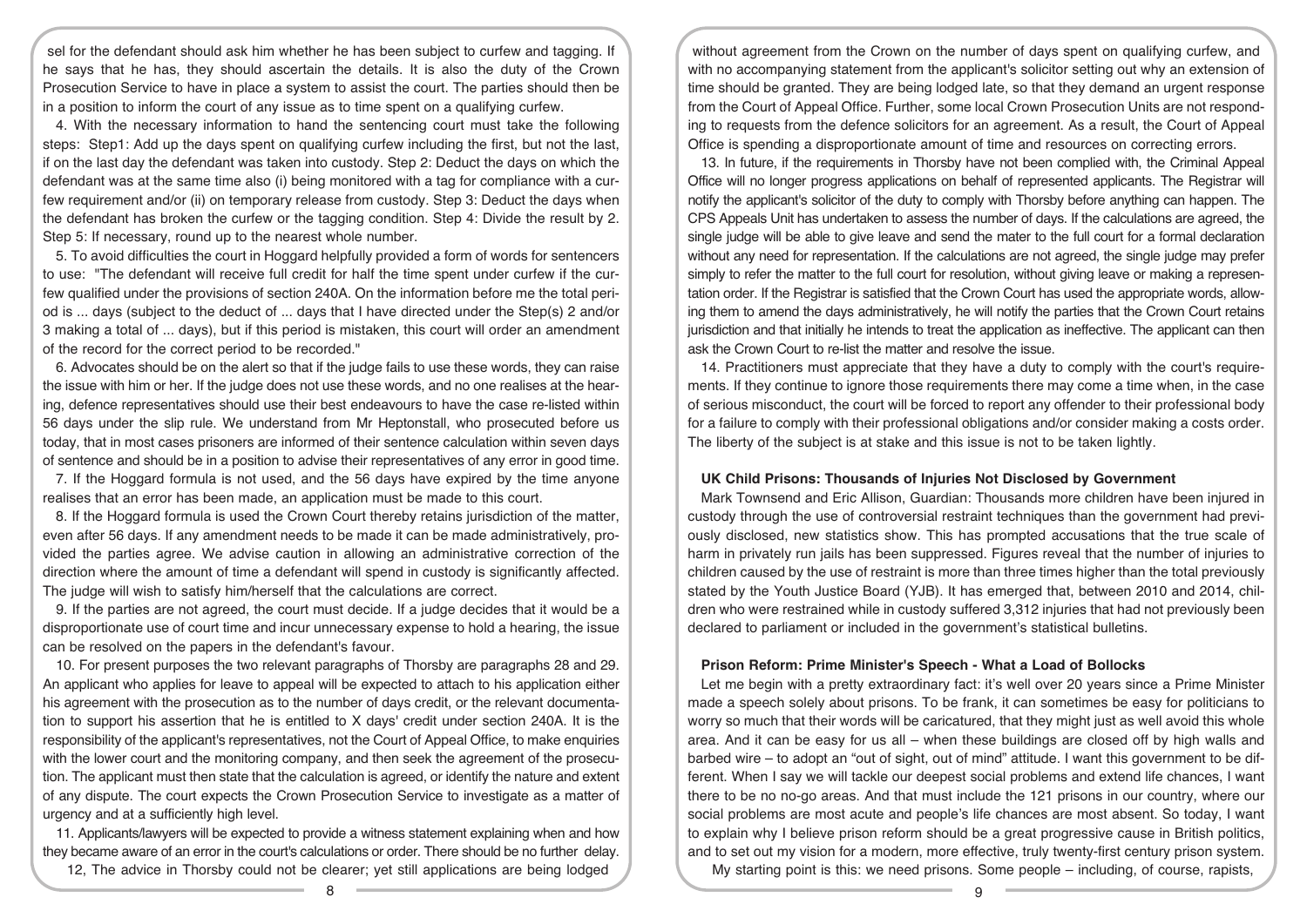murderers, child abusers, gang leaders – belong in prisons. For me, punishment – that deprivation of liberty – is not a dirty word. I never want us to forget that it is the victims of crime who should always be our principal priority. And I am not unrealistic or starry-eyed about what prisons can achieve. Not everyone shows remorse, and not everyone seeks redemption. But I also strongly believe that we must offer chances to change, that for those trying hard to turn themselves around, we should offer hope, that in a compassionate country, we should help those who've made mistakes to find their way back onto the right path.

In short: we need a prison system that doesn't see prisoners as simply liabilities to be managed, but instead as potential assets to be harnessed. But the failure of our system today is scandalous. 46% of all prisoners will re-offend within a year of release. 60% of short-sentenced prisoners will reoffend within the same period. And current levels of prison violence, drug-taking and self-harm should shame us all. In a typical week, there will be almost 600 incidents of self-harm; at least one suicide; and 350 assaults, including 90 on staff.

This failure really matters. It matters to the public purse: this cycle of reoffending costs up to £13 billion a year. It matters to you: because in the end, who are the victims of this reoffending? It's the mother who gets burgled or the young boy who gets mugged. It matters to the prison staff – some of the most deeply committed public servants in our country – who have to work in dangerous and often intimidating conditions. And yes, it matters to the prisoners themselves, who mustn't feel that society has totally given up on them. I'm clear: we need wholesale reform. And I am convinced that with the right agenda, we can be world leaders in change just like we have been in welfare, just like in education – we can demonstrate that with the right reforms, we can make a lasting difference to people in our society.

Resetting the debate. Now that begins with resetting the terms of the debate, especially when there are unhelpful, but well-worn mantras that I think hold progress back. For years, education was set back by the soft bigotry of low expectations – the idea that the most disadvantaged children shouldn't be expected to achieve the best results. Likewise, police reform was partly set back by the false notion that the number of officers you had mattered, more than how smartly they were actually deployed. And welfare reform was set back by the lazy idea that fairness could be judged by the size of a cheque, rather than the chances you offered. One by one, in this government we've taken those arguments on  $-$  and we created the platform for reform. Today, we need to do the same with prisons. I think there are 3 views that have held back our progress. And together, they've helped produce the sterile 'lock 'em up' or 'let 'em out' debate that I think has often got in the way of real change. The first is the idea that prisons are packed to the rafters with people who don't deserve to be there. This is not wholly untrue – there's a strong case for the severely mentally ill, or women with small children, to be dealt with in a different way. But this position of some – that we could somehow release tens of thousands of prisoners with no adverse consequences – is nonsense.

It's simply not borne out by the evidence. Prisons are not full of offenders sentenced for drug possession, licence fee evasion or petty, victimless crime. It's actually pretty hard to get into prison in the first place. Here are the facts: only 7% of prisoners are sentenced to custody for a first offence – and these will inevitably have been very serious crimes. 70% of prisoners have at least 7 previous offences, and the average prisoner has 16 previous convictions. So you won't hear me arguing to neuter judges' sentencing powers or reduce their ability to use prison when it is required. Of course, there is one group I do want out of prison much more quickly, instead of British taxpayers forking out for their bed and breakfast: and that is for-

eign national offenders. One of the big barriers here is that we don't systematically record the nationality of offenders early enough – and this can hamper our ability to deport them. I know the frustrations of prison governors when they have to try to find out someone's nationality after they've already arrived in prison. So I can announce today that we will now legislate to give the police new powers to require foreign nationals to hand over their passports, and make them declare their nationality in court.

The second view that has held reform back is the idea that the only reliable way of cutting crime is to toughen sentencing and substantially increase the prison population. Now again, there is some truth in this, and I know that incapacitation – prisoners being unable to threaten public safety while they're behind bars – is absolutely vital. I've made this point myself about prolific burglars many times. That's why we've toughened sentencing, including for the most serious violent and sexual offenders, and rightly so. But I think politicians from all sides of the political spectrum are starting to realise the diminishing returns from ever higher levels of incarceration. For a start, under this government we've already cut crime by around 23% in the last 5 years while keeping the prison population largely flat. And the truth is that simply warehousing ever more prisoners is not financially sustainable, nor is it necessarily the most cost-effective way of cutting crime. Worse than that, it lets the other parts of the criminal justice system that are failing off the hook. It distracts us from the job of making prisons work better. And it fuels prison overcrowding, which hampers efforts to rehabilitate offenders – and that just makes us all less safe. So the question must be: wouldn't we be better to focus our scarce resources on preventing crime in the first place and by breaking the cycle of reoffending?

The third view that has held back reform is the one that says that prisons are too soft – that they're a holiday camp, and we should make them harsher to provide more of a deterrent. Now, I get hugely frustrated when I see the poor security that, for example, means prisoners able to access Facebook, or prisons that appear to be awash with alcohol and drugs. We are taking more action on drugs, corruption and mobile phones. We've legislated to criminalise possession of so-called legal highs in prison. We're developing a new Corruption Prevention Strategy to deal with the small number of corrupt staff who allow contraband in our prisons. And I can announce today that we are going to work with the mobile network operators to challenge them to do more, including developing new technological solutions, so we can block mobile phones' signals in prisons.

But you know what? Prisons aren't a holiday camp – not really. They are often miserable, painful environments. Isolation. Mental anguish. Idleness. Bullying. Self-harm. Violence. Suicide. These aren't happy places. It's lazy to subscribe to the idea that prisoners are somehow having the time of their lives. These establishments are full of damaged individuals. But here's the point: 99% of them will be released one day, back into our communities. So we should ask ourselves: is it a sensible strategy to allow these environments to become twisted into places that just compound that damage and make people worse? Or should we be making sure that prisons are demanding places of positivity and reform – so that we can maximise the chances of people going straight when they come out? Think about it this way: being tough on criminals is not always the same thing as being tough on crime.

Principles of reform - So we need a new approach – one that doesn't waste too much energy discussing big existential questions about the prison population or trap us into often false choices between so-called tough or soft approaches. We've got to move on – and develop a sensible plan for prison reform that will deliver better outcomes, improved public safety and lower costs for tax-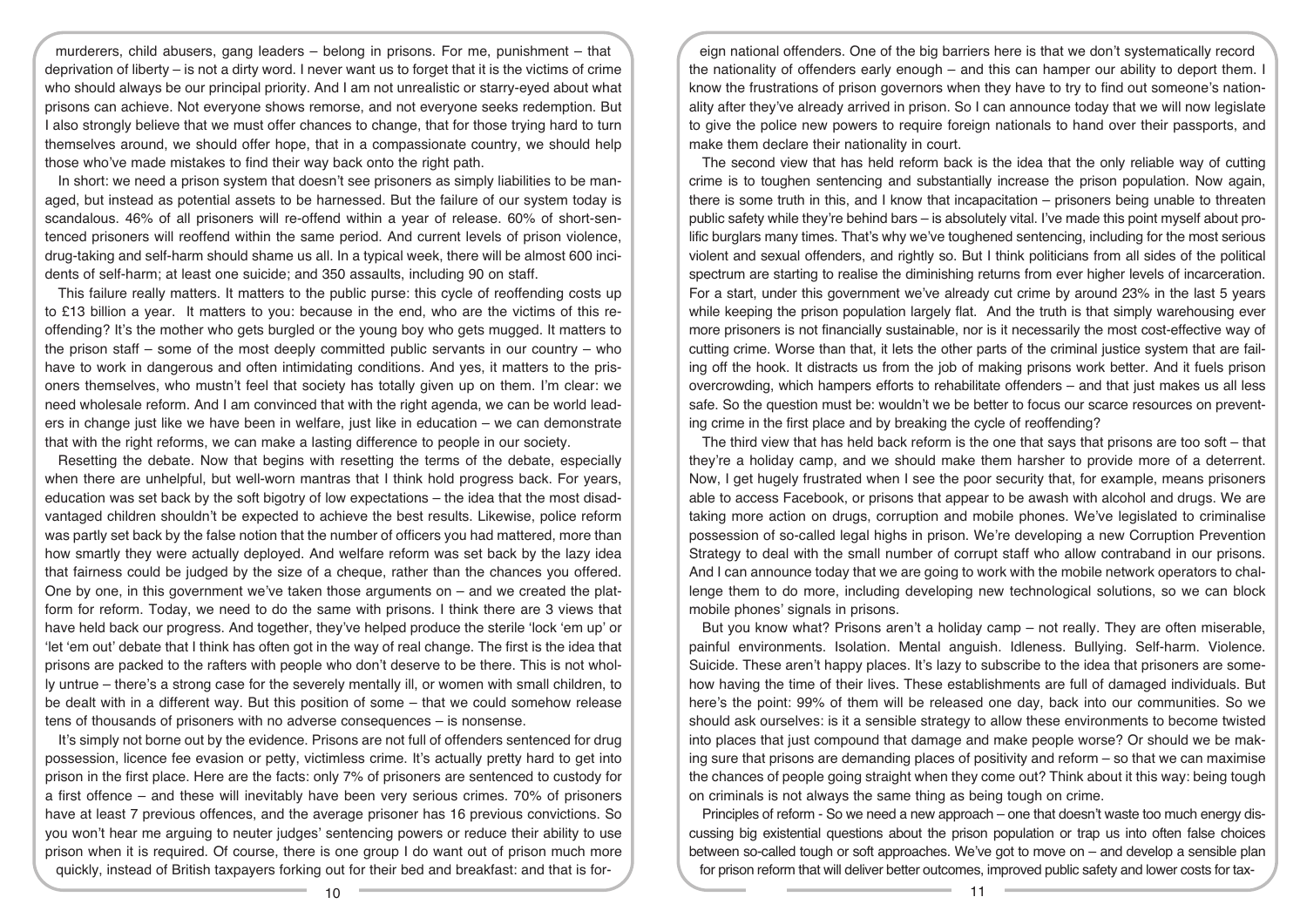payers. Michael Gove is just the man for the job. And I want to thank Ken Clarke and Chris Grayling for the good start we made in this area in government – and Nick Herbert for changing our approach on prisons in opposition. In reforming prisons, we need to look no further than the approach we've taken in reforming other public services. Our reforms have followed some general rules.

One: give much greater autonomy to the professionals who work in our public services, and allow new providers and new ideas to flourish. This is how you institute a culture of excellence – empowering staff, as well as charities and businesses, to innovate and try new things. It's exactly what we did in education – with academies, free schools and new freedoms for heads and teachers.

Two: hold these providers and professionals to account with real transparency over outcomes. Just as we have done in education and policing, we need better data – to allow meaningful comparisons to be made between different prisons – so the best performing institutions and best performing leaders can be recognised and rewarded.

Three: intervene decisively and dramatically to deal with persistent failure, or to fix the underlying problems people may have. This is the lesson from our troubled families programme. We know piecemeal, fragmented solutions don't work. Instead, you need to see how an individual's problems link together, and intervene in the right way. So while we've got the opportunity that prison presents, we need to be far better at deal with and at addressing prisoners' illiteracy, addiction and mental health problems.

Four: use the latest behavioural insights evidence and harness new technology to deliver better outcomes. We've done this in welfare, for instance through the introduction of greater conditionality – meaning that those who are out of work must show they are taking meaningful steps to find employment, in return for getting their benefits. And the number of workless households has fallen by an incredible 480,000 since 2010. By applying these principles, I believe we really can deliver a modern, more effective prisons system that has a far better chance of turning prisoners into productive members of society.

So let me explain more what we will do in each area. Greater autonomy. The first part of our strategy is to put professionals in the lead and to remove the bureaucratic micromanagement that disempowers them. The prisons system today is incredibly and uniquely centralised. Think about this, and think about it from the perspective of the boss of a prison – the prison governor. 924 prison service instructions and prison service orders are currently in operation. These are documents issued from 'headquarters' to prescribe the running of our prisons. Together, they amount to an incredible 46,000 pages of rules, regulations and guidance. Now some of this will be necessary, I accept. Prisons need rules. But we've reached the point where someone in Whitehall is sitting around deciding how many jigsaws a prisoner should be able to keep in his cell, how many sheets of music they can have in their possession - 12, in case you're wondering – and even how many pairs of underpants they're allowed. Think about the kind of moralesapping, initiative-destroying culture this can create in an organisation.

Want to try something new? Ask head office. Think you've found a better way of organising things? Get back in your box. Looking for motivation and inspiration on a Monday morning? Go and look elsewhere. There's a governor I spent some time with this morning who made exactly this point. He said it's almost as if, in doing the things he needs to, to get businesses in to prisons and to get workshops going ultimately he said he'd have to break the rules. This is obviously the wrong approach. Prisons are often accused of infantilising the prisoners, but we're actually infantilising the staff. This is one of the toughest environments we ask peo-

ple to work in. And I want the leadership team of a prison to be highly-motivated, to be entrepreneurial and to be fired up about their work, to be a team who don't ask permission from the centre every time, but are just empowered to get on and try something new.

So this is what we are going to do. We are going to bring the academies model that has revolutionised our schools to the prisons system. We are going to give prison governors unprecedented operational and financial autonomy, and be trusted to get on and run their jail in the way they see fit. They'll be given a budget and total discretion over how to spend it. So, for example, they'll also be able to opt-out of national contracts and choose their own suppliers. Instead of being prevented from transferring money between different pots, they can decide what they want to focus resources on. And they'll also be able to tailor their own regimes – including the amount of time spent 'out of cell' doing purposeful activity. I can announce today that we will create 6 such reform prisons this year, run by some of the most innovative governors from across the prison estate. We'll follow this with a Prisons Bill in the next session that will spread these principles across the rest of the prisons system. And because we know that state monopolies are often very slow to change themselves, and because the involvement of the private and voluntary sectors in prisons has been one of the most important drivers of change in this system since the 1990s, we'll ensure there is a strong role for businesses and charities in the operation of these reform prisons and the new prisons we will build in this Parliament.

Together, this will amount to the biggest shake-up in the way our prisons are run since the Victorian times. And we'll adopt the same principle in youth justice, too. As Charlie Taylor's interim review will recommend tomorrow, we'll explore using the free school process to set up secure alternative provision academies. In short: this will mean turning existing Young Offender Institutions into what will effectively be high quality schools that will demand the highest standards. And we want to attract the best talent into our prisons. I want us to make it even more aspirational for people to work in a prison and to want to run a prison. So just as we have done with the police, we'll put rocket boosters under direct entry and fast-track schemes to attract the very best into managing the prison system so that it can benefit from greater diversity, fresh ideas and new leadership.

Transparency and accountability. With freedom and autonomy must come accountability – and that's why the second part of our plan must be to improve transparency. Here are some questions for you: What is the best performing prison in the country? Which is the prison that is achieving the best reoffending results? Which is the prison where offenders get the best qualifications to help them get a job when they're released? The answer is: we don't know. Seriously, we have no idea. This just isn't good enough.

Any modern public service has to be able to demonstrate its value. It's how you can make meaningful comparisons between different services. But most of all, it's how the people working inside the system can find out what's working and what isn't working – and adapt accordingly. It can incentivise more of the kind of projects I saw this morning, like the Halfords Academy that is getting people the skills they need to find work. So I can announce today we will now develop meaningful metrics about prison performance. We will measure the things that really count: reoffending levels compared to a predicted rate; employment outcomes for prisoners; whether or not the offender went into permanent accommodation; and what progress was made on basic literacy and key skills.

And I can also announce that we will not only publish this data, we will develop new Prison League Tables that allow us to easily compare different institutions. This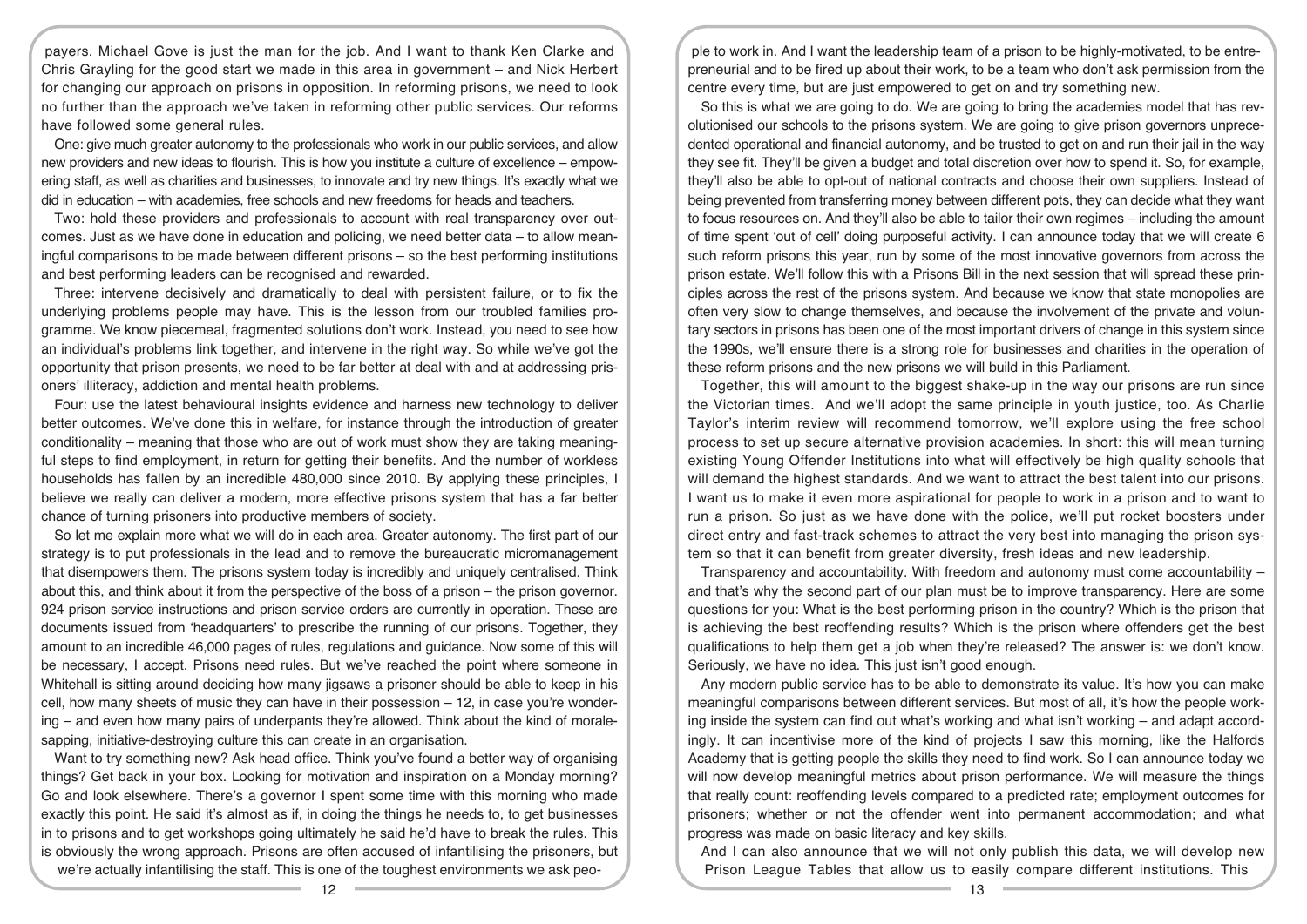transparency isn't just a very powerful way to drive culture change, it also allows the government to hold those working in the system more easily to account. Using this information, we can use other tools – like payment for performance – to drive further improvements. It's working in academies, it's working in troubled families, it's working in the Civil Service - so I can announce today that we will work with prison staff to examine a new financial incentive scheme to reward staff in the best-performing prisons.

Intervention and treatment. By introducing autonomy and transparency, we can get the structures right to improve outcomes. But we often need more direct, and joined up, intervention to help turn people's lives around. Consider these facts: 24% of those in prison have been in care as a child. 49% have an identifiable mental health problem. Nearly half. 47% almost half, have no qualifications whatsoever. And behind these numbers, we have human beings. Children who felt the raw pain of abandonment at a young age – pain that never goes away. Young people who were abused physically by those they trusted most – with violence and fear often devastating the sanctuary of home. Kids who never had proper discipline and so never learnt the virtues of delayed gratification or impulse control. Arriving at school already far behind, and the frustrations of illiteracy or maybe dyslexia leading to bravado, misbehaviour and exclusion. Exposed to alcohol and drugs too young in life. Kicked out of the house as a teenager and learning to survive on the streets.

I spoke last month about extending life chances. But we have to recognise that the prison population draws mostly from the ranks of those whose life chances were shot to pieces from the start. This doesn't excuse where they ended up, nor does it say anything about the anguish they caused for victims. But it does, I believe, help to explain what's happening. This is important: cutting reoffending is just a pipe dream unless we truly understand the turmoil and the trauma that define the lives of so many who have ended up in prison. This is a golden opportunity to correct some earlier – often catastrophic – state failure. I want prisons to be places of care, not just punishment; where the environment is one conducive to rehabilitation and mending lives. That's why I'm so passionate about building new prisons. I think it's frankly a disgrace, that for so long we've been cramming people into ageing, ineffective prisons that are creaking, leaking and coming apart at the seams. These are places that were barely fit for human habitation when they were built, and are much, much worse today. They design in bullying, intimidation and violence. As one staff member told the Chief Inspector of Prisons last year, "I wouldn't keep a dog in there."

So I am proud that this this government has made a £1.3 billion commitment to knock many of these prisons down and to build 9 new ones, including 5 during this Parliament. As Policy Exchange's work has shown, these new prisons can be far more effective at rehabilitating offenders, with modern facilities and smart use of technology such as biometric key systems. But it isn't just about new buildings; it's about what goes on in them. And here we must think afresh about prison education. Over 50% of prisoners have the English and maths skills of a primary school child. Many have learning difficulties. But at the moment, governors have almost no control over who their education provider is, or what is taught. We have only 4 organisations nationally who provide education in prisons, and the way these services are organised is not producing anything like the results we need.

We're focusing too much on the number of qualifications – regardless of their usefulness – and neglecting basic literacy and good-quality qualifications that are actually going to help these people to find work. This needs to change. Soon Dame Sally Coates will publish her review of prison education. It will recommend giving control of education budgets to prison governors, letting

them bring in new providers – whether further education colleges, academy chains, free schools or other specialists. I can announce we back that recommendation 100%.

And we'll go further: I can also announce we'll protect those budgets in cash terms, with £130 million a year. I also want the best and brightest graduates to want to teach prisoners, even if it's just for a short period in their career. So just as we have backed programmes which get graduates teaching in our worst schools or working in social services, I can announce that I have asked Brett Wigdortz, chief executive of Teach First, to advise on setting up a new social enterprise that will work to develop a similar scheme for prisons. And I'm pleased to say David Laws has agreed to chair this new organisation.

Next, we've got to sort out mental health treatment and drug treatment. This is one area where I believe that we, as a country, really need to ask some searching questions. There's been a failure of approach, and a failure of public policy. In terms of approach, frankly, we are locking up some severely mentally ill people in prison who should not be there. And that's why, as a matter or urgency, I have asked Michael Gove and Jeremy Hunt to look at what alternative provision can be made for more humane treatment and care. In terms of policy, I worry that at the moment the design of mental health treatment cuts out governors and staff. So I can announce that for mental health, we will now move towards full co-commissioning for governors and NHS England – meaning prison leaders can have much more say in defining the kind of services their prisoners need and how the available budget is used. This will begin in reform prisons and, if successful, will apply nationwide from 2017, underpinned by new legislation in our Prisons Bill. We will also publish healthcare data on a prison-by-prison basis, so there is proper transparency about outcomes and performance. And we will also move towards cocommissioning for drug treatment funding, so governors have more freedom to set up the therapeutic communities, drug-free wings and abstinence-based treatment programmes that their offenders need.

When it comes to turning prisoners' lives around though, there is a new front we need to open: tackling extremism. We have around 1,000 prisoners who have been identified as extremist or vulnerable to extremism. And we know, through intimidation, violence and grooming, some of these individuals are preying on the weak, forcing conversions to Islam and spreading their warped view of the world. I understand not only what a problem this is causing for prison management who are trying to deliver a safe environment, but also what a danger the risk of radicalisation poses for public safety when prisoners are released. We will not stand by and watch people being radicalised like this while they are in the care of the state. That's why Michael Gove has commissioned a review of this issue. And I want to be clear: I am prepared to consider major changes: from the imams we allow to preach in prison to changing the locations and methods for dealing with prisoners convicted of terrorism offences, if that is what is required. I look forward to the review's recommendations.

But I can announce today 2 things we will definitely do: We will develop a new prison-based programme for countering the non-violent extremism that can lead to terrorism and violence and this will focus on those at risk of radicalisation, regardless of the crime they originally committed – as well as those convicted of terrorism offences. And to deal with the most serious cases, just as we introduce mandatory de-radicalisation programmes in the wider community, we will also introduce these in our prisons.Behaviour change Everything I have spoken about today is about what goes on in prison. But rehabilitation doesn't end at the prison gates; it's about what happens outside them too. That's why Chris Grayling began the Transforming Rehabilitation programme – and it means every prisoner now receives support and supervision on release. This was a huge landmark reform of the last Parliament that has the potential to make a real impact on reoffending and public safety.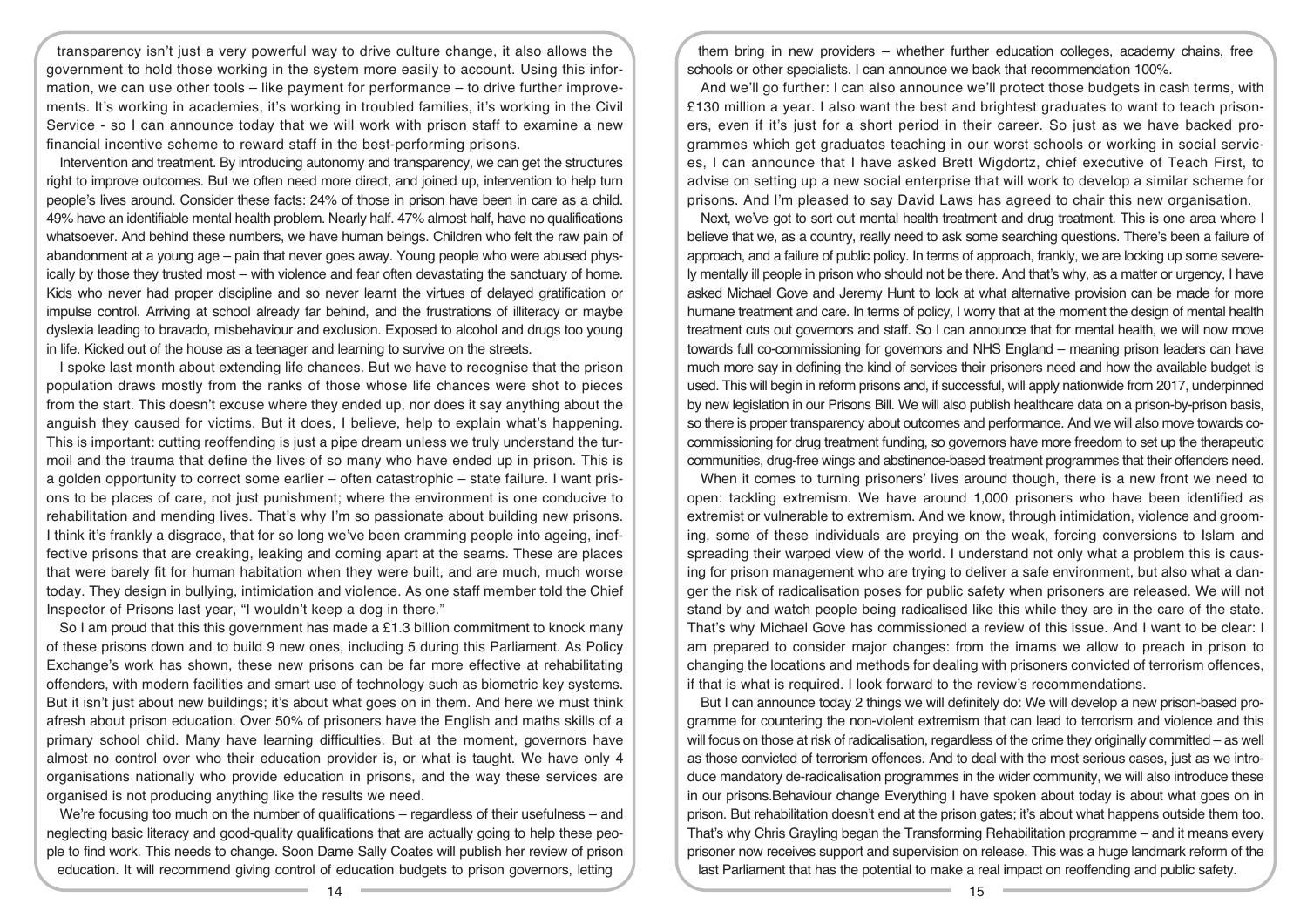Outside prison, I believe we should be really creative and much more open to the new thinking, the new technology, and the understanding from behavioural insights. For example, Judge Steve Alm in Hawaii has been pioneering the idea of 'swift and certain' sentencing to deal with drug offenders. Instead of just locking them up, they are randomly tested for drugs in the community on certain days of the week. If they test positive, they're instantly jailed for between 24 and 48 hours. And then they come back out, and the process starts over again. And the results are fascinating. It's perhaps the most successful community sentence anywhere on the planet. Massive reductions in drug use and re-arrest rates. Perhaps more effective than even intensive drug treatment in terms of changing behaviour. Almost 20 US states have now adopted this model, as well as others like it  $$ including drug courts and problem-solving courts that adopt a similar tough love approach. And why do these programmes work? Because instead of an uncertain and often random sentence, delivered months or sometimes even years after a crime is committed, this is far more instantaneous and much more demanding for the offender. And because punishment is less severe but much swifter and more certain, it allows you to apply punishments far more frequently. More punishments, delivered rapidly. A real, meaningful deterrent. That is how to bring about lasting behaviour change.

That's why a promise to introduce legislation for a new swift and certain sentence was in our manifesto. And I can announce today that the Justice Secretary and Lord Chief Justice have set up the first joint working group to examine how to deliver problem-solving courts in England and Wales. We have also got to be much smarter about using new technology. We have already pledged to expand the use of alcohol monitoring tags, which enforce drinking bans for those offenders convicted of alcohol-related crimes. And there is also a huge opportunity presented by new satellite tracking tags. Satellite tracking will be ground-breaking for the criminal justice system – meaning that the police and probation service can know where an offender is at all times. It means we can tightly manage and accurately track someone's movements – opening up radical new sentencing options. Satellite tracking tags could be used so that more prisoners can go out to work in the day and return in the evening.

They could help some offenders with a full-time job to keep it, and just spend weekends in custody instead. This could revolutionise the way we release prisoners on licence at the end of a sentence, and dramatically toughen up community sentences We've made too slow progress in getting this technology on-stream, and I want us to go faster. So I can announce today that major new pilots will begin on satellite tracking later this year, and we will have this technology rolled-out right across the country before the end of the Parliament. I especially want to look at how we use these tags for female offenders. A sad but true fact is that last year there were 100 babies in our country living in a prison. Yes, actually inside the prison. In the prison's mother and baby unit, to be precise. Prison staff do their best to make these environments pleasant. Some units even have special sensory rooms, so that babies can see colours, sights and sound – even nature – that they wouldn't otherwise see inside the grey walls of a jail. I understand why this happens. But we should ask ourselves: is it right?

When we know the importance of the early years for child development, how can we possibly justify having babies behind bars? There are actually women in these prisons who were born in the same prison 20 years earlier, and then have ended up there later as criminals themselves. Think of the damage done to the life chances of these children. I believe we've got to try to break this cycle. So I want us to find alternative ways of dealing with women offenders with babies, including through tagging, problem-solving courts and alternative resettlement units.

There is one other area where I want us to be bold, and where we can use the latest

thinking to make a difference – and that is to help prisoners find work on release. There's a simple problem: today, ex-offenders are often rejected for jobs out right because of their past. I want us to build a country where the shame of prior convictions doesn't necessarily hold them back from working and providing for their families. Of course, I want businesses and organisations to know who they are interviewing. If a conviction is 'unspent', they need to know about it and make the right decision for that business. But here's my question: should offenders have to declare it up-front, before the first sift of CVs – before they've been able to state their case? Or might this be done a bit later, at interview stage or before an actual offer of work is made? They've done it in America – it's called 'ban the box'- and I want to work with businesses, including the many who've already signed up to the Business in the Community campaign, to see if we can do this here. And because I believe in leading by example, I can announce today that every part of the Civil Service will be 'banning the box' in these initial recruitment stages.

Conclusion: So this is our agenda for a revolution in the prisons system – all centred around those powerful public service reform principles. This will take time and a lot of hard work to deliver – just as in education and welfare – and I'm under no illusions, it won't be easy. This system will be hard to change because it is, in some ways, still stuck in the dark ages – with old buildings, old thinking and old ways of doing things. So I don't want to go slow here  $-1$ want us to get on with proper, full-on prison reform. And the prize is big: if we get this right, we can begin to deliver the lower reoffending rates that will protect the poorest who so often bear the brunt of crime. If we get it right, we can change the culture so that our brilliant staff can be empowered to lead the world with new rehabilitation techniques and smarter ways of managing prisoners. If we get it right, we can change lives, improve public safety and bring hope to those for whom it was in short supply. Turning waste and idleness into prisons with purpose. Turning remorse and regret into lives with new meaning. Finding diamonds in the rough and helping them shine. That is our mission. Let's get to work. David Cameron, 08/02/2016

## **A Fitting Reply: If Cameron Really Cared he Would Cut Prisoner Numbers**

Polly Toynbee, Guardian: Here's one cut that would do nothing but good: a cut in the rising prison population. Prisons are damaging places that make unstable people worse – dragging them from families or tenancies – and almost bound to reoffend. Only the dangerous should be there. Prison reform, said David Cameron on Monday, is "one of the great progressive causes". He has a gift for verbal empathy on social issues, better at describing problems than solving them. But even fleeting prime ministerial attention is very welcome for this unseen, secretive world of fear and despair. Prisoners do urgently need good education, training, work and drug and mental health treatment. But once again, what Cameron says only bears a passing relation to the policies he has overseen.

The 30% cuts to prison staff since 2011 mean many more prisoners are locked up most of the time in overcrowded jails. They have no escorts to take them to education, training, exercise or counselling: classes are often half-empty, drug treatment sessions unattended. Prison suicides and instances of self-harming are rising; so is violence for lack of supervision.

Cameron announced league tables for prisons, pay incentives for success and pilots giving governors more freedom to escape the 456,000 pages of centrally imposed regulations – all good, according to the Prison Reform Trust. But would there be more money for hiring staff? No, money was not the issue. He spoke movingly of the mothers and babies: 100 imprisoned at some point